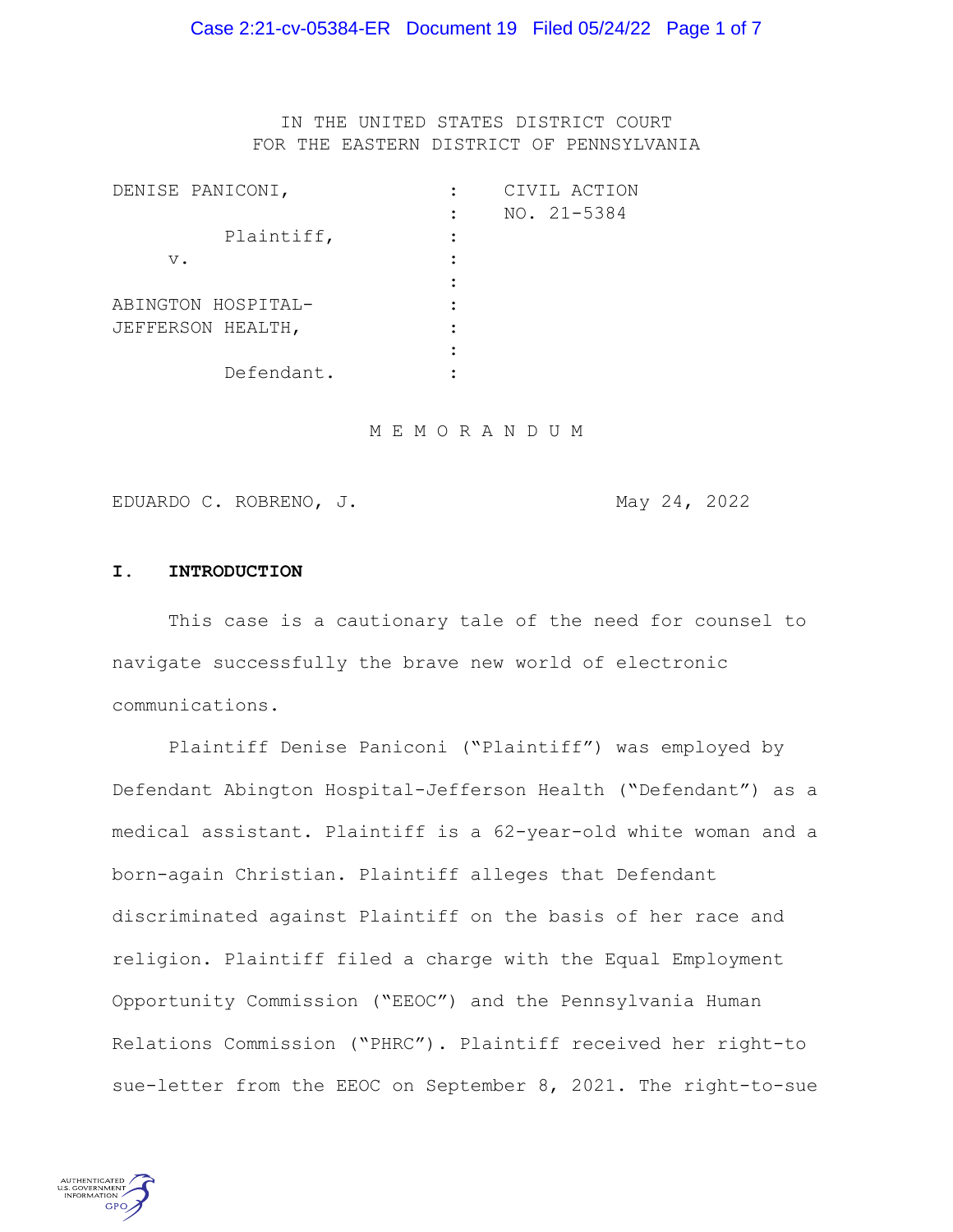### Case 2:21-cv-05384-ER Document 19 Filed 05/24/22 Page 2 of 7

letter provided that Plaintiff must file her complaint within ninety days of receipt of the right-to-sue letter. Plaintiff filed her complaint on December 8, 2021, ninety-one days after receiving the right-to-sue letter.

Defendant moves to dismiss the complaint because Plaintiff failed to file her complaint within the ninety-day window. Following oral argument, Defendant's motion is now ripe before this Court. For the following reasons, Defendant's motion will be granted.

#### **II. DISCUSSION**

"[T]he time for the filing of a complaint begins to run when the plaintiff has notice of the EEOC's decision, which usually occurs on the date he receives a right-to-sue letter from the agency." Seitzinger v. Reading Hosp. & Med. Ctr., 165 F.3d 236, 239 (3d Cir. 1999). "The EEOC's right-tosue letter also informs the claimant that he or she has ninety days after receipt in which to file suit." Id. "While the 90-day rule is not a jurisdictional predicate, in the absence of a recognized equitable consideration, the court cannot extend the limitations period by even one day." Mosel v. Hills Dep't Store, Inc., 789 F.2d 251, 253 (3d Cir. 1986) (quoting Johnson v. Al Tech Specialties Steel Corp., 731 F.2d 143, 146 (2d Cir. 1984)) (internal quotation marks omitted).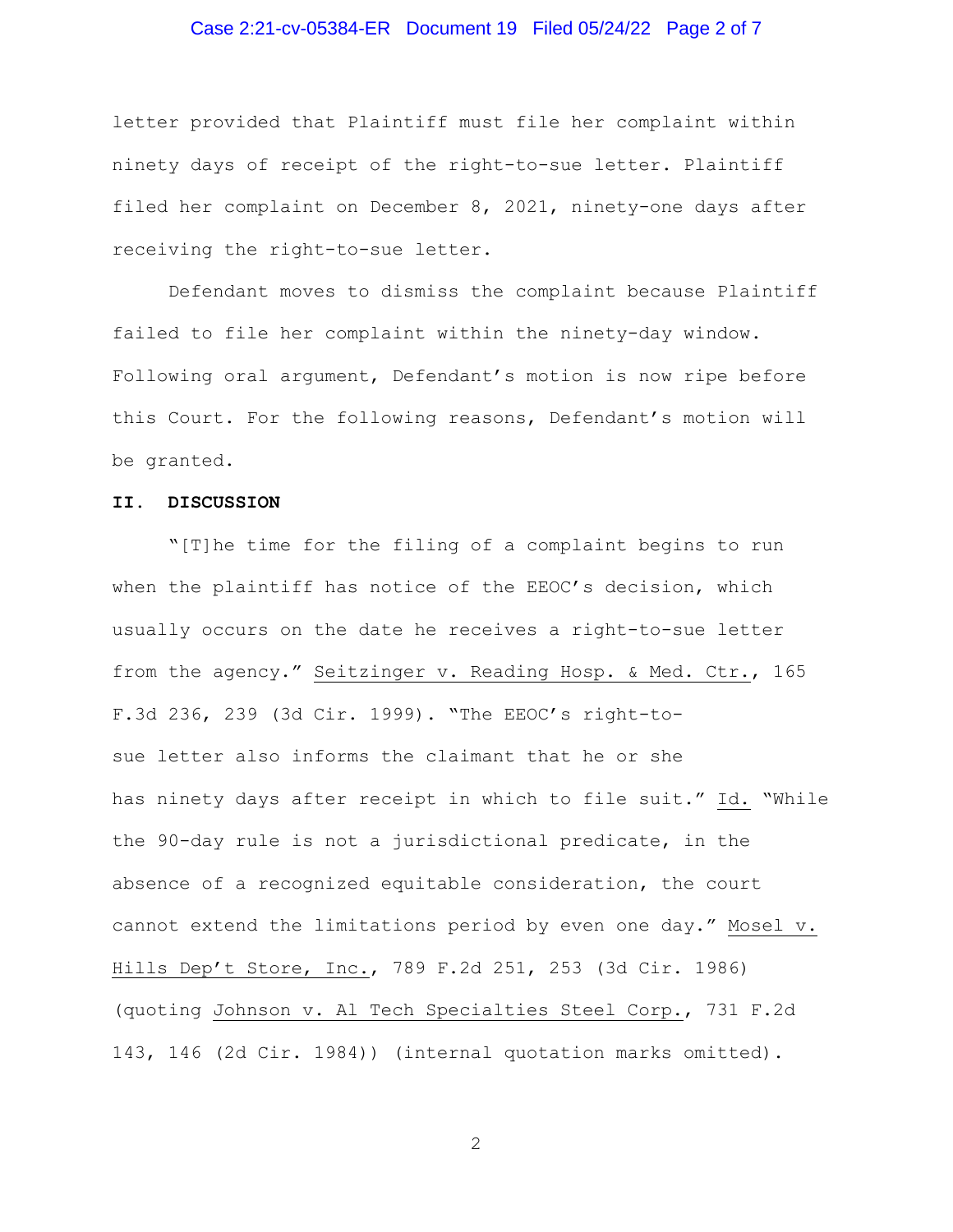# Case 2:21-cv-05384-ER Document 19 Filed 05/24/22 Page 3 of 7

Here, Plaintiff filed the complaint ninety-one days after receiving the right-to-sue letter. "[A] claim filed even one day beyond [the] [ninety-day] window is untimely and may be dismissed absent an equitable reason for disregarding this statutory requirement." Figueroa v. Buccaneer Hotel Inc., 188 F.3d 172, 176 (3d Cir. 1999); see also Seitzinger, 165 F.3d at 240 (The ninety-day rule "is akin to a statute of limitations" and may be tolled if the plaintiff was "prevented from filing in a timely manner due to sufficiently inequitable circumstances."); Rockmore v. Harrisburg Prop. Serv., 501 F. App'x 161, 164 (3d Cir. 2012) ("[A] civil action under Title VII must be commenced within 90 days of receiving a right-to-sue letter from the EEOC" because the "time limit is akin to a statute of limitations.") (first citing 42 U.S.C. § 2000e– 5(f)(1) and then citing Zipes v. Trans World Airlines, Inc., 455 U.S. 385, 393 (1982)). Courts have dismissed complaints in circumstances where the plaintiff filed his or her complaint a single day outside of the ninety-day window. See Figueroa, 188 F.3d at 176 (affirming a district court's dismissal of a claim because the plaintiff filed her complaint ninety-one days after receiving the right-to-sue letter); see also Bridges v. Kilkenny, No. 17-2802, 2017 WL 6525778, at \*1-\*2 (E.D. Pa. Dec. 21, 2017) (same).

Plaintiff avers that: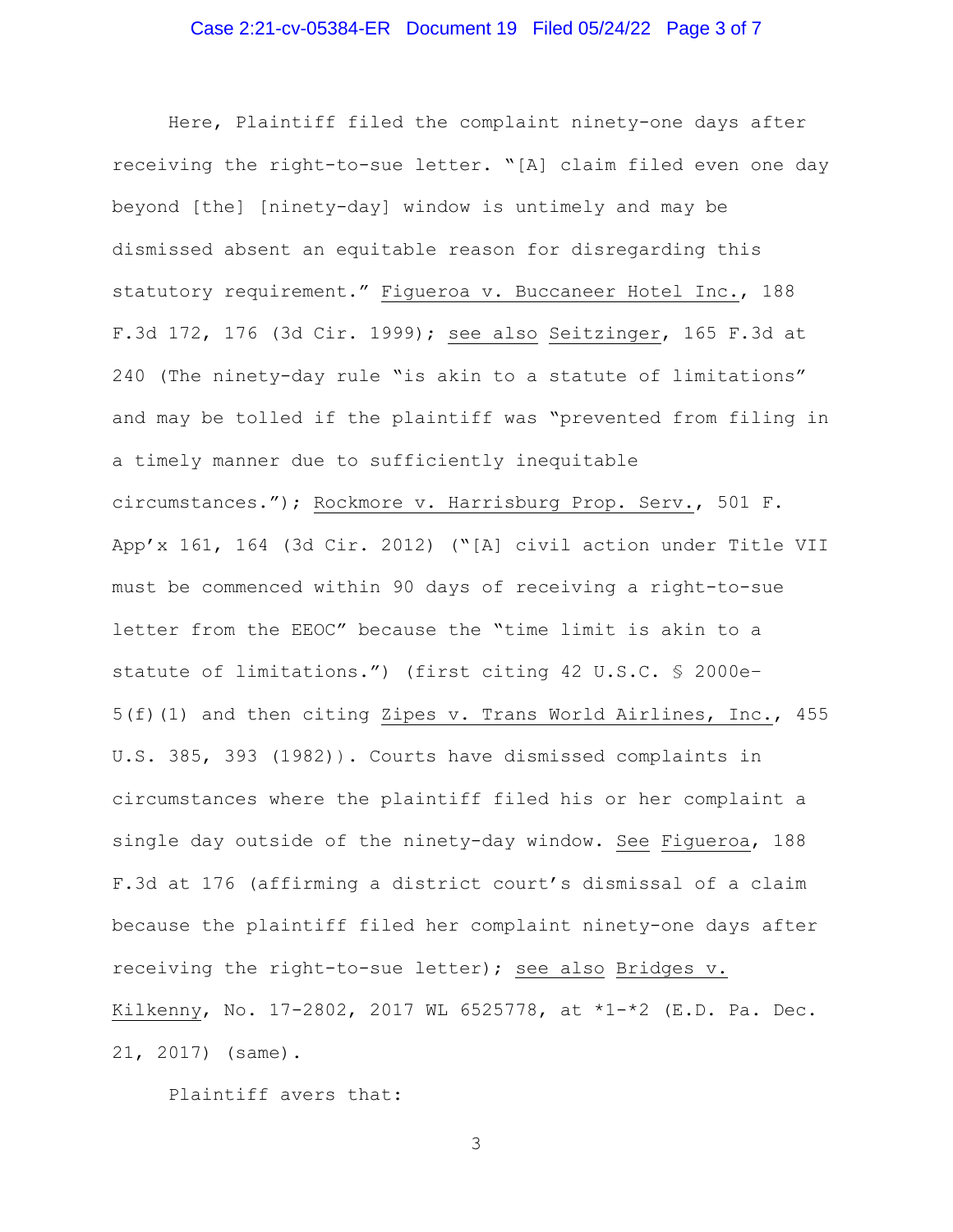## Case 2:21-cv-05384-ER Document 19 Filed 05/24/22 Page 4 of 7

In this matter, the EEOC provided notice of the right to sue to Plaintiff through electronic mail. Plaintiff's counsel received an email from the EEOC on September 8, 2021 informing counsel to check their EEO[C] portal, yet made no specific mention of the client's name or that a right to sue had been issued in this matter. While this general email was issued on September 8, Plaintiff's counsel cannot confirm their EEOC portal was checked on this date to view and retrieve a copy of the right to sue letter.

Pl. Resp. at 5, ECF No. 16.

Plaintiff's attorney, and Plaintiff herself, received an email notification from the EEOC that provided notice of an "important document." To access to the document, Plaintiff's counsel was required to follow a link and log in to a portal on the EEOC website. The "important document" turned out to be the right-to-sue letter.

Plaintiff suggests that the clock for the ninety-day period begins to run on the date when the individual accesses the portal and downloads the letter, not on the date when the individual receives the email notification. Plaintiff contends that though her attorney received the email notification for the right-to-sue letter on September 8, 2021, because Plaintiff's attorney did not follow the link to download the letter until September 13, 2021, the ninety-day period began on September 13, 2021.

As Defendant points out in its reply, the Western District of Pennsylvania recently considered this exact situation in an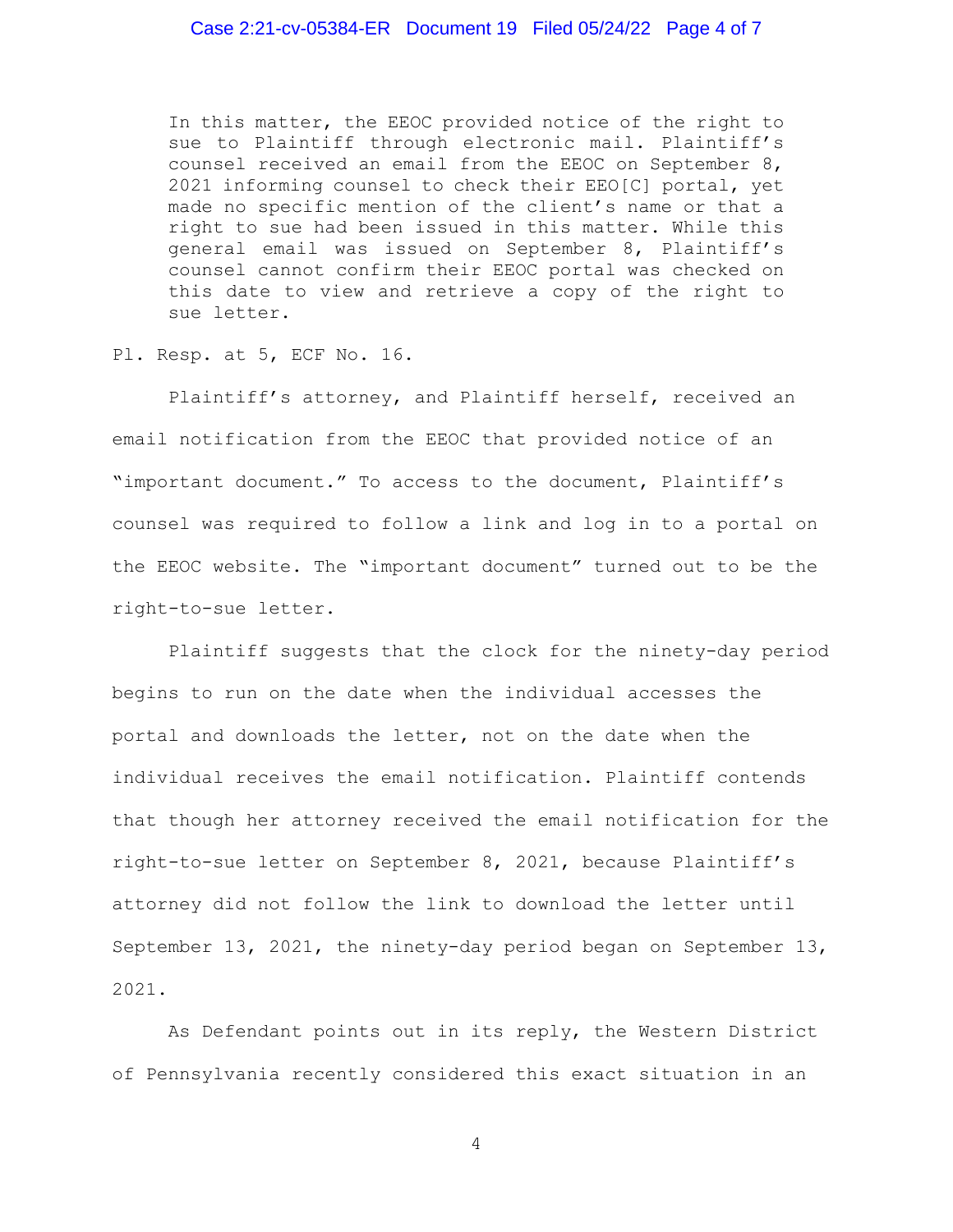### Case 2:21-cv-05384-ER Document 19 Filed 05/24/22 Page 5 of 7

unpublished opinion, McNaney v. Sampson and Morris Grp., Inc., No. 21-1809, 2022 WL 1017388, at \*4 (W.D. Pa. April 5, 2022). The plaintiff in McNaney made the same argument as the Plaintiff in this case. The McNaney court rejected the plaintiff's argument, noting that if the plaintiff's counsel had followed the link provided in the email, he "would have discovered that the right-to-sue letter was issued by the EEOC." 2022 WL 1017388, at \*4. The McNaney court explained that "[i]t is not asking too much of attorneys who practice before these courts and agencies to acquire the necessary electronic credentials to access such filings and, when provided notice of an action by email, open the link to access the document." Id. The court found that "[c]ounsel's failure to open the link and actually read the document" on the date it was received "does not toll the commencement of the period, just as it would not if he simply failed to open mail delivered in the traditional manner." Id. Because the plaintiff failed to bring her claim within the ninety-day period, the court dismissed the plaintiff's claims with prejudice. Id.

The Court will apply McNaney's reasoning here. Because Plaintiff's attorney received the email notification on September 8, 2021, it is irrelevant when Plaintiff's counsel actually followed the link to access the EEOC portal. The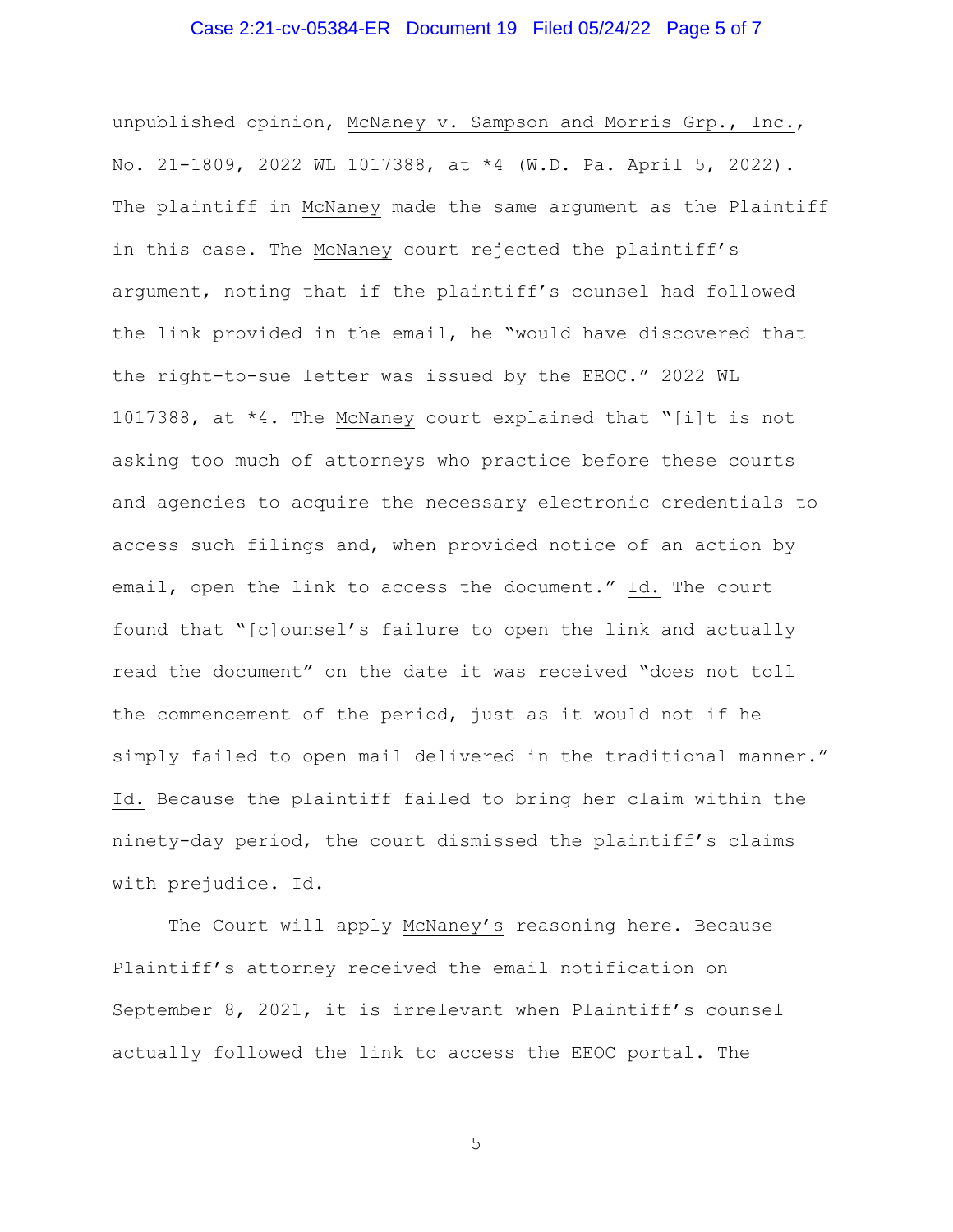### Case 2:21-cv-05384-ER Document 19 Filed 05/24/22 Page 6 of 7

ninety-day period began to run when the email notification reached Plaintiff's attorney's inbox.

Plaintiff also suggests that the Court should treat messages received by email as it treats messages received by regular mail. When the date of receipt of a right-to-sue letter is unknown or in dispute, "courts will presume that a plaintiff received her right-to-sue letter three days after the EEOC mailed it," as this accounts for the time it takes to send the letter through the postal system. Seitzinger, 165 F.3d at 239; see also, e.g., Formato v. Mount Airy #1, LLC, No. 19-2237, 2020 WL 4347379, at \*3 (M.D. Pa. July 29, 2020) (noting that courts will presume a plaintiff received the letter three days after it was mailed by the EEOC). Plaintiff contends that the Court should apply a three-day grace period to the receipt of email notifications of right-to-sue letters. But Plaintiff does not cite to any authority to support this argument. More importantly, here it is not disputed that Plaintiff's counsel actually received the notification on September 8, 2021 and, generally, "[w]hen the actual date of receipt is known, that date controls." Seitzinger, 165 F.3d at 239; see also, e.g., Moses v. Home Depot, Inc., No. 16-2400, 2017 WL 2784710, at \*6 (D.N.J. June 27, 2017) ("the date the e-mail message was received in Plaintiff's inbox" with the right-to-sue letter "is